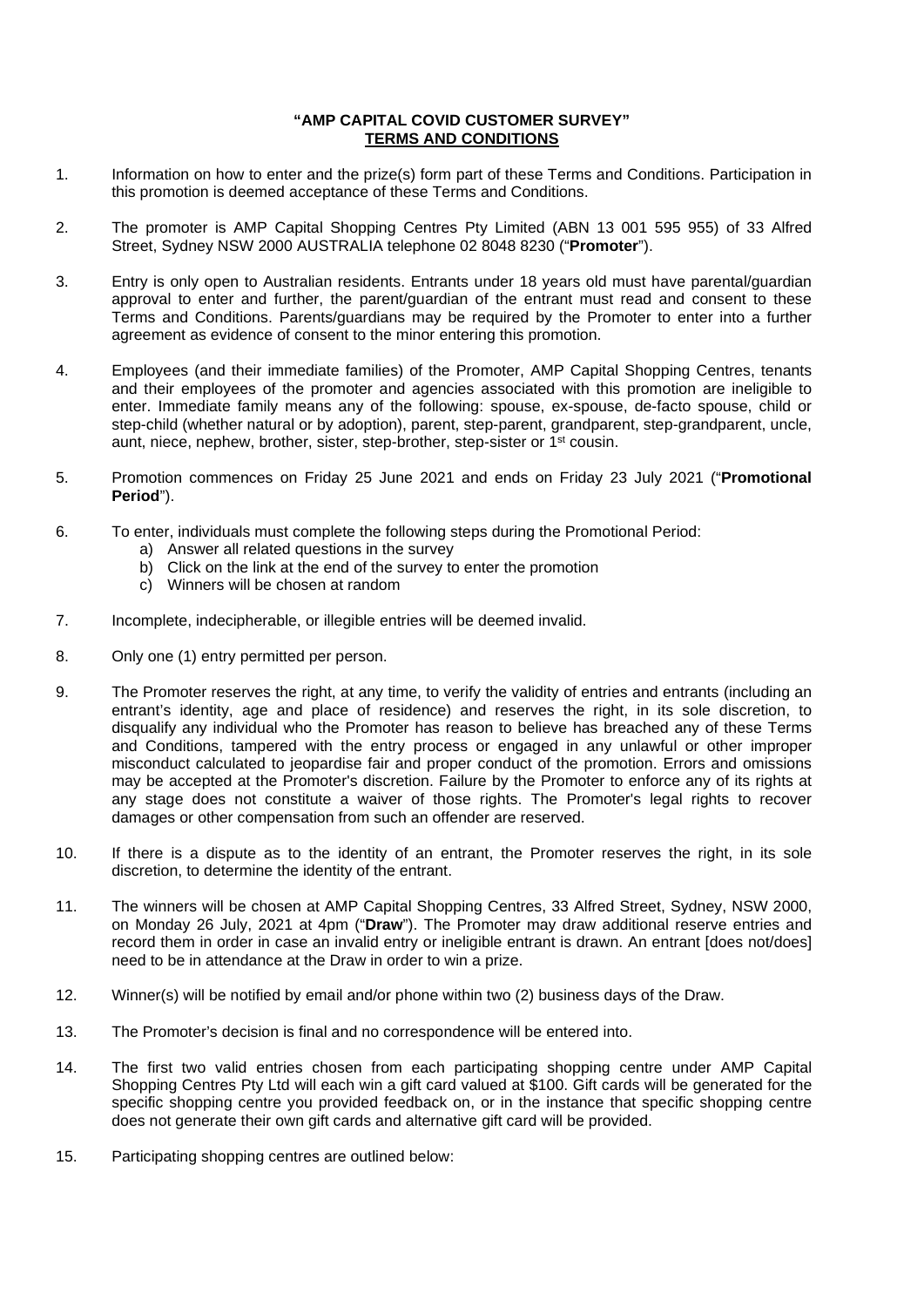| <b>Shopping Centre Name</b>            | <b>Address</b>                                                        |
|----------------------------------------|-----------------------------------------------------------------------|
| <b>Bayfair Shopping Centre</b>         | Maunganui Rd, Mount Maunganui, Tauranga 3116, New Zealand             |
| <b>Botany Town Centre</b>              | 588 Chapel Road, East Tamaki, Auckland, New Zealand 2016              |
| <b>Centre City Shopping Centre</b>     | 11 Gill Street, New Plymouth 4310, New Zealand                        |
| Merivale Mall                          | 189 Papanui Road, Merivale, Christchurch 8014, New Zealand            |
| The Palms Shopping Centre              | Cnr New Brighton & Marshland Rd, Christchurch 8061, New Zealand       |
| Casula Mall                            | 1 Ingham Dr, Casula NSW 2170, AUSTRALIA                               |
| Dapto Mall                             | 75-87 Princes Highway, Dapto, NSW, 2530, AUSTRALIA                    |
| Marrickville Metro                     | 34 Victoria Road Marrickville NSW 2204, AUSTRALIA                     |
| Macquarie Shopping Centre              | Cnr Herring Rd &, Waterloo Rd, North Ryde NSW 2113, AUSTRALIA         |
| Northbridge Plaza                      | 79/113 Sailors Bay Rd, Northbridge NSW 2063, AUSTRALIA                |
| Royal Randwick Shopping Centre         | 73 Belmore Rd, Randwick NSW 2031, AUSTRALIA                           |
| <b>Stud Park Shopping Centre</b>       | Cnr Fulham and Stud Rds Rowville VIC 3178, AUSTRALIA                  |
| <b>Malvern Central Shopping Centre</b> | 110-122 Wattletree Road, Malvern VIC 3144, AUSTRALIA                  |
| Gasworks Plaza                         | 76 Skyring Terrace, Newstead QLD 4006, AUSTRALIA                      |
| <b>Indooroopilly Shopping Centre</b>   | 322 Moggill Rd, Indooroopilly QLD 4068, AUSTRALIA                     |
| Pacific Fair Shopping Centre           | Corner of Hooker & Sunshine Boulevard, Broadbeach QLD 4218, AUSTRALIA |
| <b>Brickworks Centre</b>               | 107 Ferry Rd, Southport QLD 4215, AUSTRALIA                           |
| Karrinyup Shopping Centre              | 200 Karrinyup Road, Karrinyup, Perth WA 6018, AUSTRALIA               |
| Ocean Keys Shopping Centre             | 36 Ocean Keys Boulevard Clarkson WA 6030, AUSTRALIA                   |

16. The following conditions apply to the prize(s):

- a. [Australia prize conditions](https://www.pacificfair.com.au/media/files/pacificfair/63/63335aff-269f-4e87-b6c1-da208c0eed12.pdf)
- b. [New Zealand prize conditions](https://www.bayfair.co.nz/getmedia/f0300fe2-f24c-4850-98cb-3f169cb212c6/GiftCard_T-Cs_v3.pdf.aspx)
- c. Gift cards will be generated for the specific shopping centre you provide feedback on, or in the instance that the specific shopping centre does not generate their own gift cards an alternative gift card will be provided. For any alternative gift cards, additional T's & C's may apply.
- 17. If a winner is under the age of 18 years, the prize will be awarded to the winner's nominated parent or guardian on the winner's behalf.

If for any reason a winner does not claim a prize (or an element of the prize) within three months of the determination of the winner of a lottery, the promotor will notify NSW Fair Trading and redetermine any winner of the prize in accordance with the directions of NSW Fair Trading.

- 18. If any prize (or part of any prize) is unavailable, the Promoter, in its discretion, reserves the right to substitute the prize (or that part of the prize) with a prize to the equal value and/or specification, subject to any written directions from a regulatory authority.
- 19. Individual prizes are valued at \$100 and the total prize pool value per state is:
	- a. NZ \$1000
	- b. NSW \$1400
	- c. VIC \$400
	- d. QLD \$800
	- e. WA \$400
- 20. Prizes, or any unused portion of a prize, are not transferable or exchangeable and cannot be taken as cash, unless otherwise specified.
- 21. Entrants consent to the Promoter using their name, likeness, image and/or voice in the event they are a winner (including photograph, film and/or recording of the same) in any media for an unlimited period without remuneration for the purpose of promoting this promotion (including any outcome), and promoting any products manufactured, distributed and/or supplied by the Promoter.
- 22. If this promotion is interfered with in any way or is not capable of being conducted as reasonably anticipated due to any reason beyond the reasonable control of the Promoter, including but not limited to technical difficulties, unauthorised intervention or fraud, the Promoter reserves the right, in its sole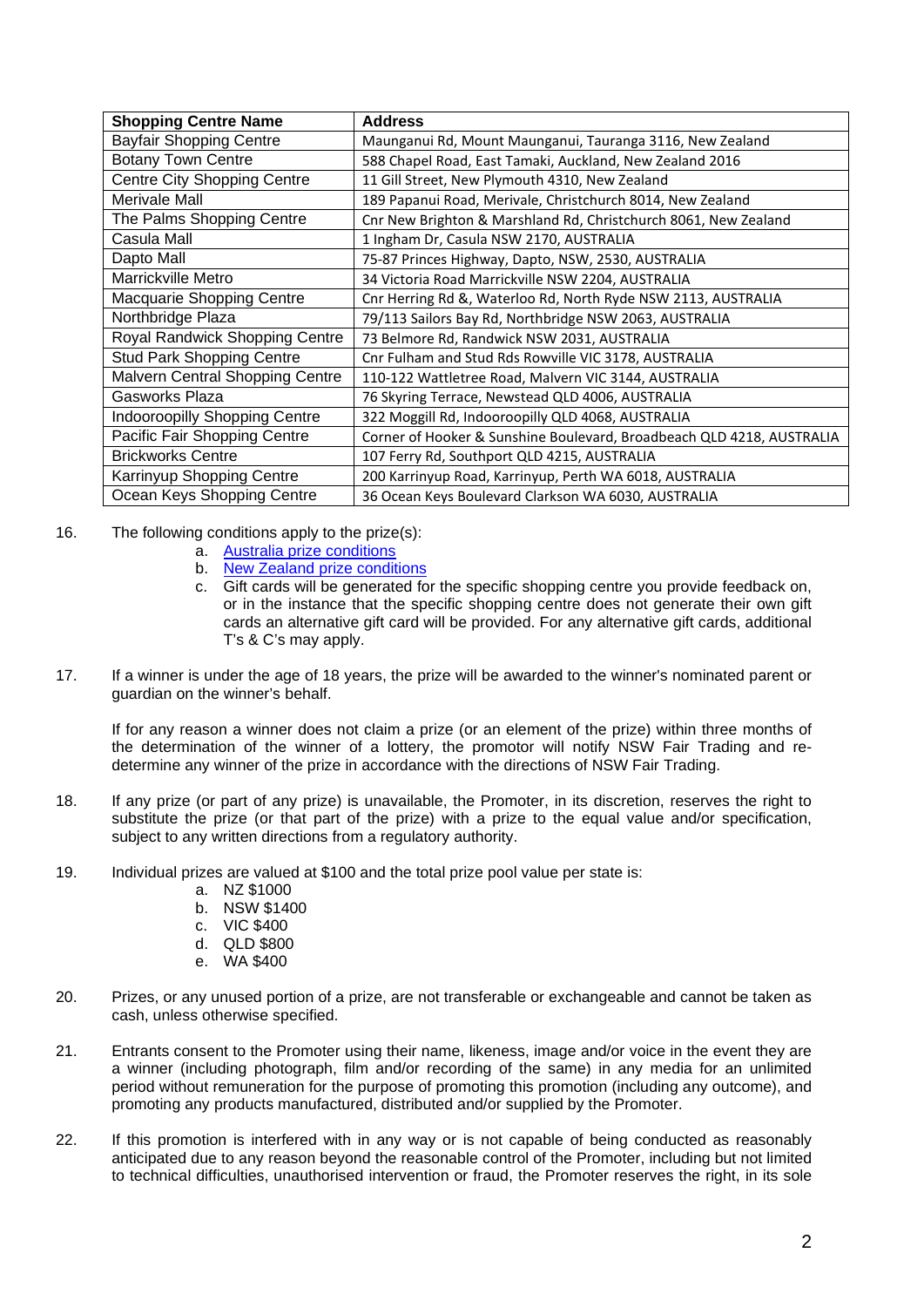discretion, to the fullest extent permitted by law: (a) to disqualify any entrant; or (b) subject to any written directions from a regulatory authority, to modify, suspend, terminate or cancel the promotion, as appropriate.

- 23. Any cost associated with accessing the promotional website is the entrant's responsibility and is dependent on the Internet service provider used.
- 24. Entrants agree that they are fully responsible for any materials they submit via the promotion including but not limited to comments, recordings and images ("**Content**"). The Promoter shall not be liable in any way for such Content to the full extent permitted by law. The Promoter may remove or decline to publish any Content without notice for any reason whatsoever. Entrants warrant and agree that:
	- (a) they will not submit any Content that is unlawful or fraudulent, or that the Promoter may deem in breach of any intellectual property, privacy, publicity or other rights, defamatory, obscene, derogatory, pornographic, sexually inappropriate, violent, abusive, harassing, threatening, objectionable with respect to race, religion, origin or gender, not suitable for children aged under 15, or otherwise unsuitable for publication;
	- (b) their Content shall not contain viruses or cause injury or harm to any person or entity;
	- (c) they will obtain prior consent from any person or from the owner(s) of any property that appears in their Content;
	- (d) the Content is the original work of the entrant that does not infringe the rights of any third party;
	- (e) they consent to any use of the Content which may otherwise infringe the Content creator's/creators' moral rights pursuant to the *Copyright Act 1968* (Cth) and warrant that they have the full authority to grant these rights; and
	- (f) they will comply with all applicable laws and regulations, including without limitation, those governing copyright, content, defamation, privacy, publicity and the access or use of others' computer or communication systems.

Without limiting any other terms herein, the entrant agrees to indemnify the Promoter for any breach of the above terms.

- 25. As a condition of entering this promotion, each entrant licenses and grants the Promoter, its affiliates and sub-licensees a non-exclusive, royalty-free, perpetual, worldwide, irrevocable, and sub-licensable right to use, reproduce, modify, adapt, publish and display their entry (which shall include Content) for any purpose, including but not limited to future promotional, marketing or publicity purposes, in any media, without compensation, restriction on use, attribution or liability.
- 26. Nothing in these Terms and Conditions limits, excludes or modifies or purports to limit, exclude or modify the statutory consumer guarantees as provided under the Competition and Consumer Act, as well as any other implied warranties under the ASIC Act or similar consumer protection laws in NSW ("**Non-Excludable Guarantees**"). Except for any liability that cannot by law be excluded, including the Non-Excludable Guarantees, the Promoter (including its respective officers, employees and agents) excludes all liability (including negligence), for any personal injury; or any loss or damage (including loss of opportunity); whether direct, indirect, special or consequential, arising in any way out of the promotion.
- 27. Except for any liability that cannot by law be excluded, including the Non-Excludable Guarantees, the Promoter (including its respective officers, employees and agents) is not responsible for and excludes all liability (including negligence), for any personal injury; or any loss or damage (including loss of opportunity); whether direct, indirect, special or consequential, arising in any way out of: (a) any technical difficulties or equipment malfunction (whether or not under the Promoter's control); (b) any theft, unauthorised access or third party interference; (c) any entry or prize claim that is late, lost, altered, damaged or misdirected (whether or not after their receipt by the Promoter) due to any reason beyond the reasonable control of the Promoter; (d) any variation in prize value to that stated in these Terms and Conditions; (e) any tax liability incurred by a winner or entrant; or (f) taking/use of a prize.
- 28. As a condition of accepting a prize, each winner must sign any legal documentation as and in the form required by the Promoter and/or prize suppliers in their absolute discretion, including but not limited to a legal release and indemnity form. In the event a winner is under the age of 18, a